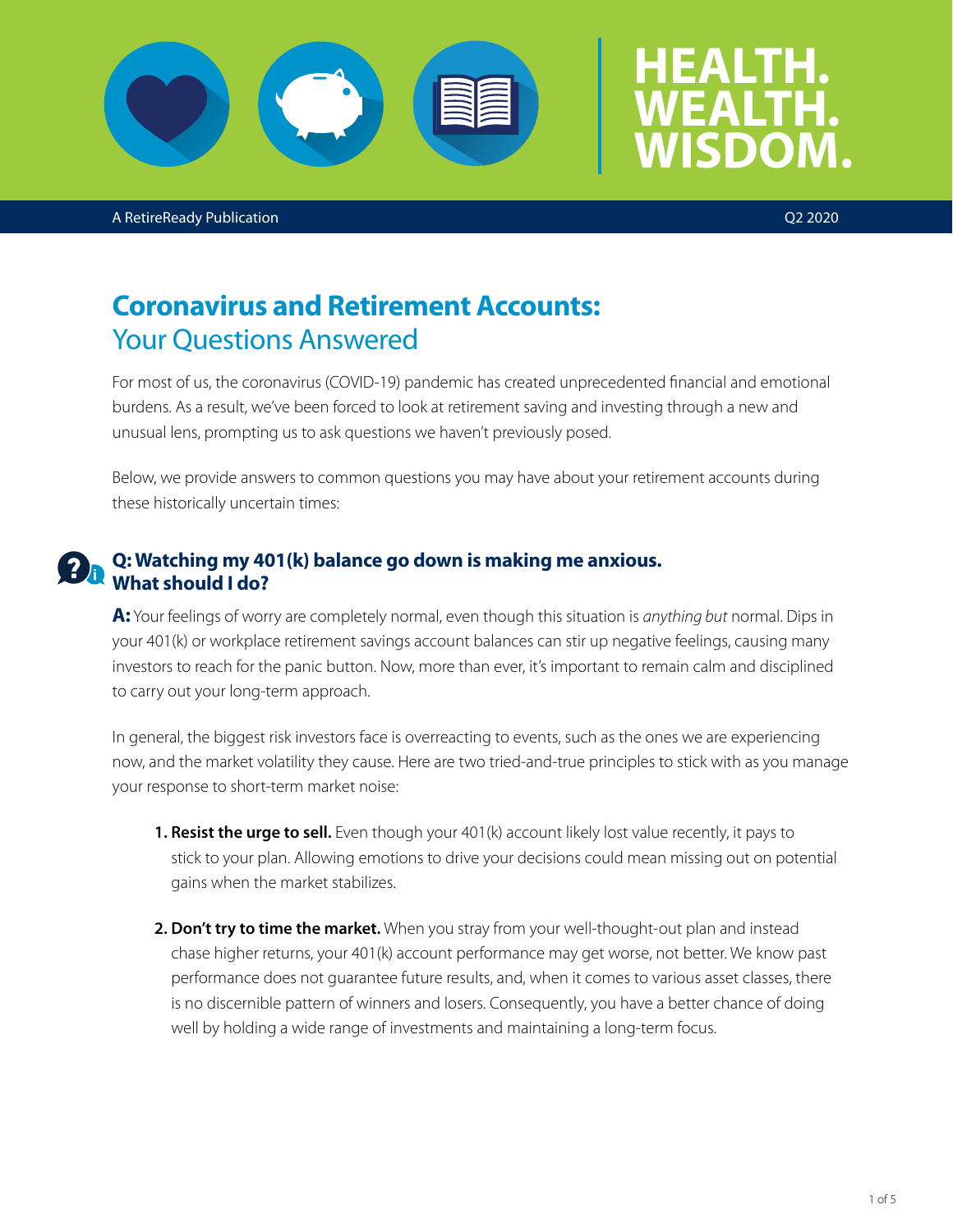# **Q: Should I stop contributing to my 401(k) plan?**

**A:** No! Although it's completely natural to feel uneasy when looking at your account balance right now, this is not the time to stop contributing to your 401(k) plan or other retirement savings vehicles. Short-term decisions could do long-term damage to your savings progress, not to mention leave valuable employer-matching contributions (if your employer offers them) on the table. Further, if you reduce your contribution rate, you also reduce your ability to benefit from the magic of compound interest (which, simply put, is the money you earn on the money you've already earned).

Everyone's circumstances are different, however. If you decide that stopping your 401(k) contributions is the best fallback option to ease your financial burden, try reducing them fractionally instead of completely. If you were depositing 10 percent of your salary, for example, reduce it to a percentage that solves your short-term challenges but allows you to make meaningful deposits into your account. You can then resolve to start contributing again as soon as the storm blows over.

# **Q: I'm feeling the financial squeeze from COVID-19 and I need money; can I take it out of my 401(k) plan?**

**A:** Yes, there *are* ways to take money out of your retirement accounts if you are affected by the COVID-19 pandemic. Any decision to do so, however, should be weighed carefully and done as a last resort. If tapping into your 401(k) or other retirement accounts provides you the financial lifeline you need, here are options to consider:

- **1. Take advantage of legislative relief.** The Coronavirus Aid, Relief, and Economic Security (CARES) Act, a stimulus relief package signed into law in March 2020, waives the 10 percent early withdrawal penalty tax normally assessed on pre-age 59½ withdrawals, up to \$100,000, across all retirement plans, such as 401(k)s, 403(b)s, and IRAs. To qualify for relief, you, your spouse, or a dependent must have been diagnosed with COVID-19 or you must be facing adverse financial circumstances arising from COVID-19, such as being quarantined, being laid off, or having work hours reduced.
- **2. Borrow from your plan.** You might determine that taking a loan from your retirement plan (if your employer allows it) is a better choice than outright withdrawing money. If you meet one of the criteria above, you may take the lesser of \$100,000 or 100 percent of your vested account balance (under normal rules, you may take out 50 percent of your vested account balance, up to a maximum of \$50,000). It's important to note that the increased loan limits are only available for loans made from March 27, 2020, to September 22, 2020. The CARES Act states you may delay the loan repayment for a loan that is due for repayment between March 27, 2020, and December 31, 2020, for up to one year (provided your employer has agreed to the suspension of loan repayments).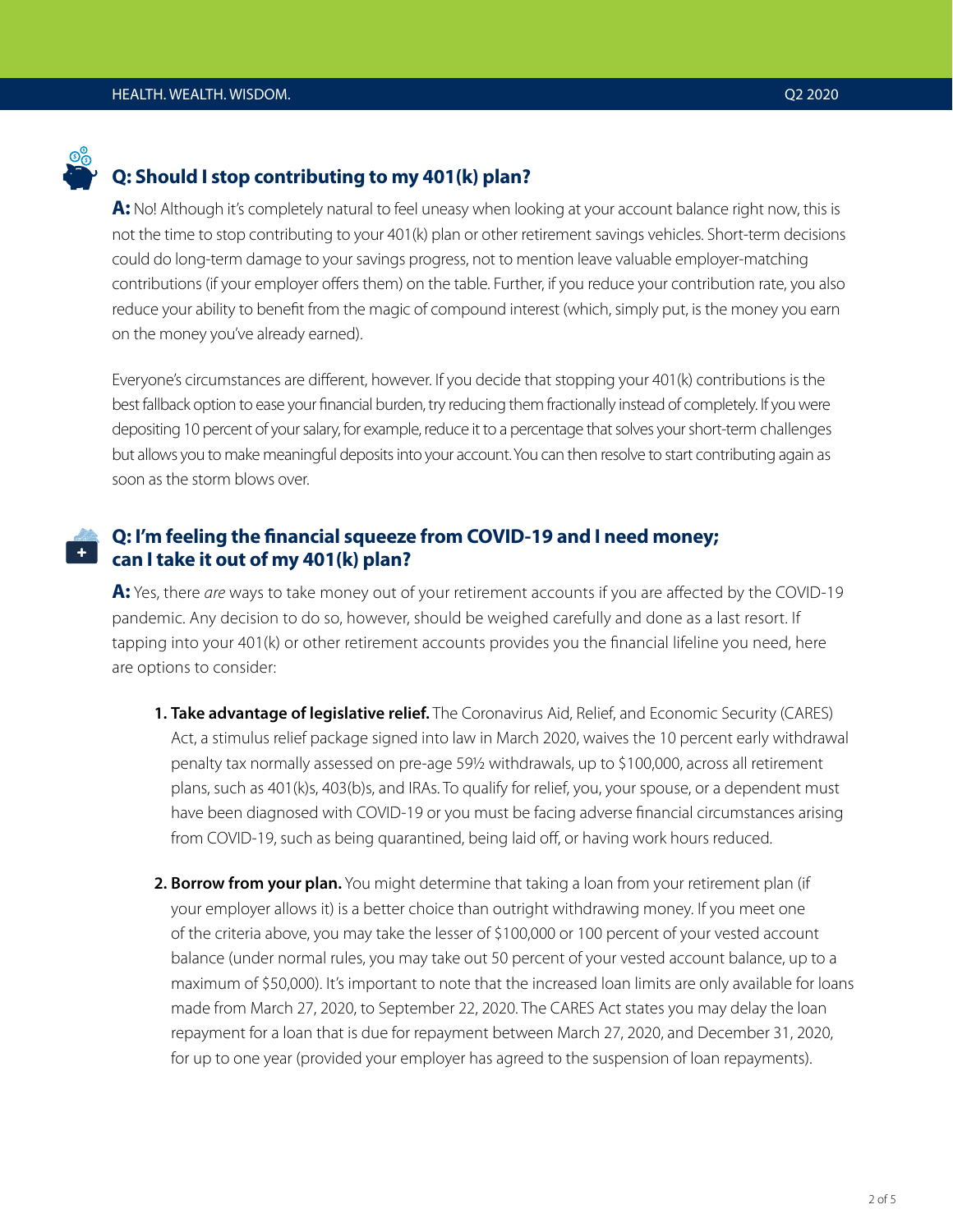**3. Seek other options.** Alternatively, there are options to withdraw retirement funds on a penalty-free basis, regardless of whether you have been affected by COVID-19. If you are a Roth IRA owner, for example, you can withdraw your Roth contributions at any time without having to pay taxes or penalties. Further, if you've converted a traditional IRA to a Roth IRA, you can withdraw those converted Roth dollars penalty free if you're older than 59½. If you're younger than 59½, converted Roth dollars that have aged 5 years may also be withdrawn without penalty. There is another option, if you own a Roth account in your 401(k) plan and meet the required conditions: your Roth 401(k) contributions and earnings can be withdrawn without paying taxes and penalties if you are older than 59½ and have held your Roth 401(k) account for at least 5 years.

### **Q: My account value is down significantly from last year; do I have to take required minimum distributions (RMDs) from my retirement plan?**

**A:** The CARES Act lets you waive an RMD you were required to take in 2020. Because RMDs are calculated on your account value at the end of the previous year—when account values were likely significantly higher than they are in current depressed market conditions—not taking an RMD in 2020 could allow you to avoid withdrawing an inflated amount and paying a bigger tax bill.

Here's how the waiver works: Generally, when you turn 72 (or 70½, if you reached that age on or before December 31, 2019), you must take an RMD from your IRA, 401(k), 403(b), or other qualified retirement plan. If you were required to take an RMD in 2020 (either from your own IRA or defined contribution plan, or as a beneficiary taking life-expectancy payments), the CARES Act waives that requirement (you aren't required to exercise the waiver).

# **Q: I understand the various options available to me, and I have a lot to think about, but I'm still not sure how to make the right choice. Can I get help?**

**A:** You're right; you have many important options to consider. And choosing the right course of action, which may include taking no action at all, isn't always easy—especially when you are under stress. If you're uneasy about making these decisions on your own, your financial advisor or retirement plan advisor can provide guidance tailored to your financial situation.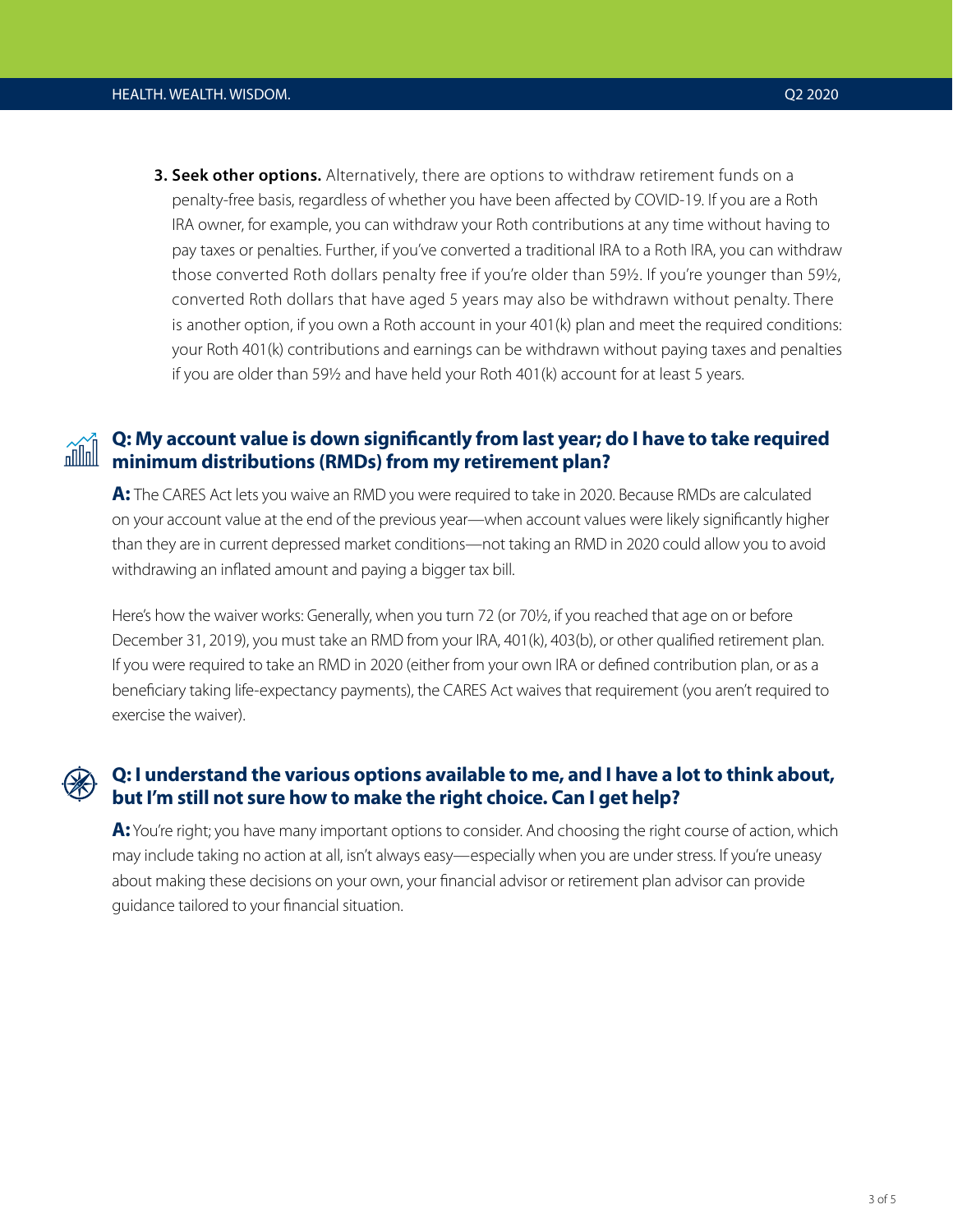# 4 Reasons to Consolidate Retirement Accounts

Did you know [Americans change jobs an average of 12 times](https://www.thebalancecareers.com/how-often-do-people-change-jobs-2060467) in their lifetime? If you have changed jobs and left behind 401(k) accounts with prior employers, you know firsthand that managing retirement accounts spread among different custodians and financial services providers can be a big headache. Let's look at four reasons why consolidating your retirement plan accounts may be the cure.

- **1. It's easier to keep track of one account versus multiple accounts.** No matter how many retirement accounts you own from previous employers, managing all your retirement assets in one account saves you valuable time, effort, and feelings of frustration. Imagine having just one of everything—one statement, one password, and one account number—instead of several! Consolidation also makes it simple to track your progress toward savings goals and manage your investment options.
- **2. You could pay less in fees.** Your 401(k) plans incur various investment, custodial, and administrative charges; the more accounts you own, the more fees you'll pay. By consolidating accounts, you may be able to reduce those charges, which otherwise could eat away at your balances over time. Also, some fees are charged based on the amount of assets; your combined account balance may meet minimum asset thresholds, thus qualifying for potential fee reductions.
- **3. It will make things simpler for your loved ones when you pass.** As uncomfortable as it is to think about the prospect of passing away, making it as easy as possible for your loved ones to administer your estate is an important planning consideration. By consolidating your retirement accounts, it may alleviate the need to chase down multiple account statements, call various custodians, and coordinate payments to your beneficiaries.
- **4. You'll reduce the risk of missing RMDs.** Generally, when you turn 72, the IRS requires you to take an RMD each year. Failing to take your RMD on a timely basis results in a hefty penalty: 50 percent of the amount you failed to withdraw! Forgetting to take an RMD could be a costly mistake; having fewer accounts makes it easier to keep track.

In most cases, account consolidation can be accomplished by rolling your old retirement account into your new employer's retirement plan or an IRA. By doing so, you'll preserve the account's tax-favored status and steer clear of early withdrawal penalties. To initiate the rollover process, contact your employer's Human Resources or Benefits department to find out how to roll old 401(k) accounts into your new account or, alternatively, contact your former employer's custodian to learn its requirements for rolling those assets into your new employer's retirement plan.